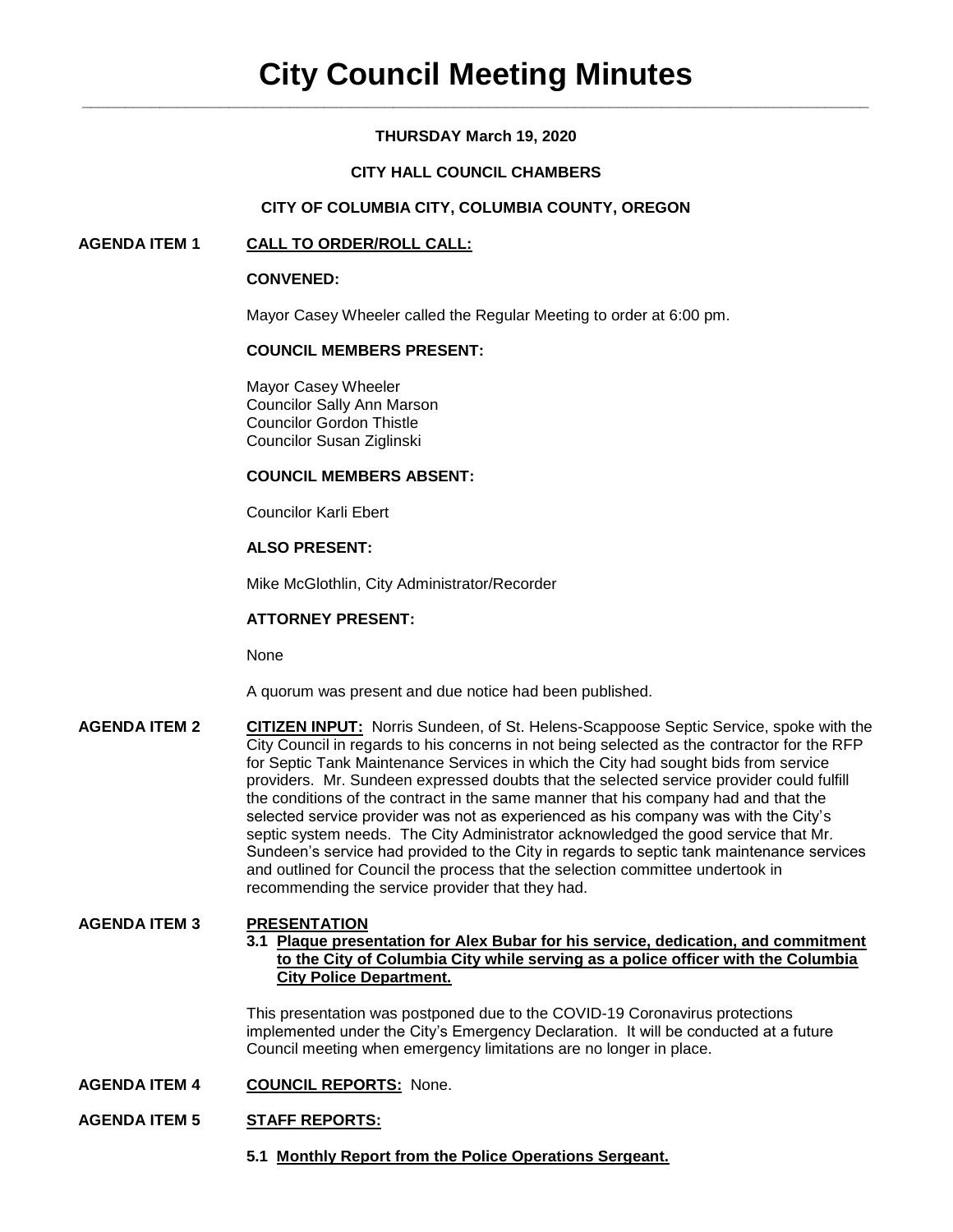The Police Operations Sergeant, Jerry Bartolomucci, submitted a departmental written report for the previous month's activities.

#### **5.2 Monthly Report from the Public Works Superintendent.**

The Public Works Superintendent, Micah Rogers, submitted a departmental written report for the previous month's activities.

### **AGENDA ITEM 6 CONSENT AGENDA**

- **6.1 Bills paid with check numbers 32355 through 32406 during the month of February, 2020.**
- **6.2 Financial Report for the month ending February 29, 2020.**
- **6.3 Minutes of the February 20, 2020 Regular City Council Meeting.**
- **6.4 Minutes of the February 25, 2020 Parks Committee Meeting.**
- **6.5 Minutes of the February 24, 2020 Hazard Mitigation Planning Group Meeting.**

CARRIED UNANIMOUSLY BY ROLL CALL VOTE TO APPROVE THE CONSENT AGENDA.

### **AGENDA ITEM 7 UNFINISHED BUSINESS:**

**7.1 Second Reading of Council Bill 20-894: An Ordinance Amending Ordinance No. 05-604-O, An Ordinance Providing for Regulations for Public Rights-of-way; Requiring Maintenance of Unimproved Streets within the City of Columbia City, Oregon.** 

SECOND READING OF COUNCIL BILL 20-894 WAS CONDUCTED. MOVED (MARSON), SECONDED (THISTLE), AND APPROVED UNANIMOUSLY TO PASS COUNCIL BILL 20-894.

### **7.2 Review, discussion, and approval of proposed Maintenance Agreement for Building Environmental Systems between Trotter and Morton, as Contractor, and the City of Columbia City, Oregon, as Customer.**

MOVED (MARSON), SECONDED (THISTLE), AND APPROVED UNANIMOUSLY TO APPROVE THE CITY ADMINISTRATOR'S SIGNATURE OF THE MAINTENANCE AGREEMENT BETWEEN TROTTER AND MORTON AND THE CITY OF COLUMBIA CITY, OREGON.

### **AGENDA ITEM 8 NEW BUSINESS:**

**8.1 Review, discussion, and approval of the Budget Year 2020-21 Five-Year Capital Improvement Program as submitted by the City Administrator/Recorder.** 

MOVED (THISTLE), SECONDED (ZIGLINKSI), AND APPROVED UNANIMOUSLY TO APPROVE THE BUDGET YEAR 2020-21 FIVE-YEAR CAPITAL IMRPOVEMENT PLAN AS SUBMITTED.

**8.2 Review, discussion, and approval of Contract Assignment as entered into, by, and among Siegel Planning Services, LLC, an Oregon Corporation ("SPS"), and Moore Iacofano Goltsman, Inc., a California Corporation ("MIG"), and the City of Columbia City, Oregon as Client.**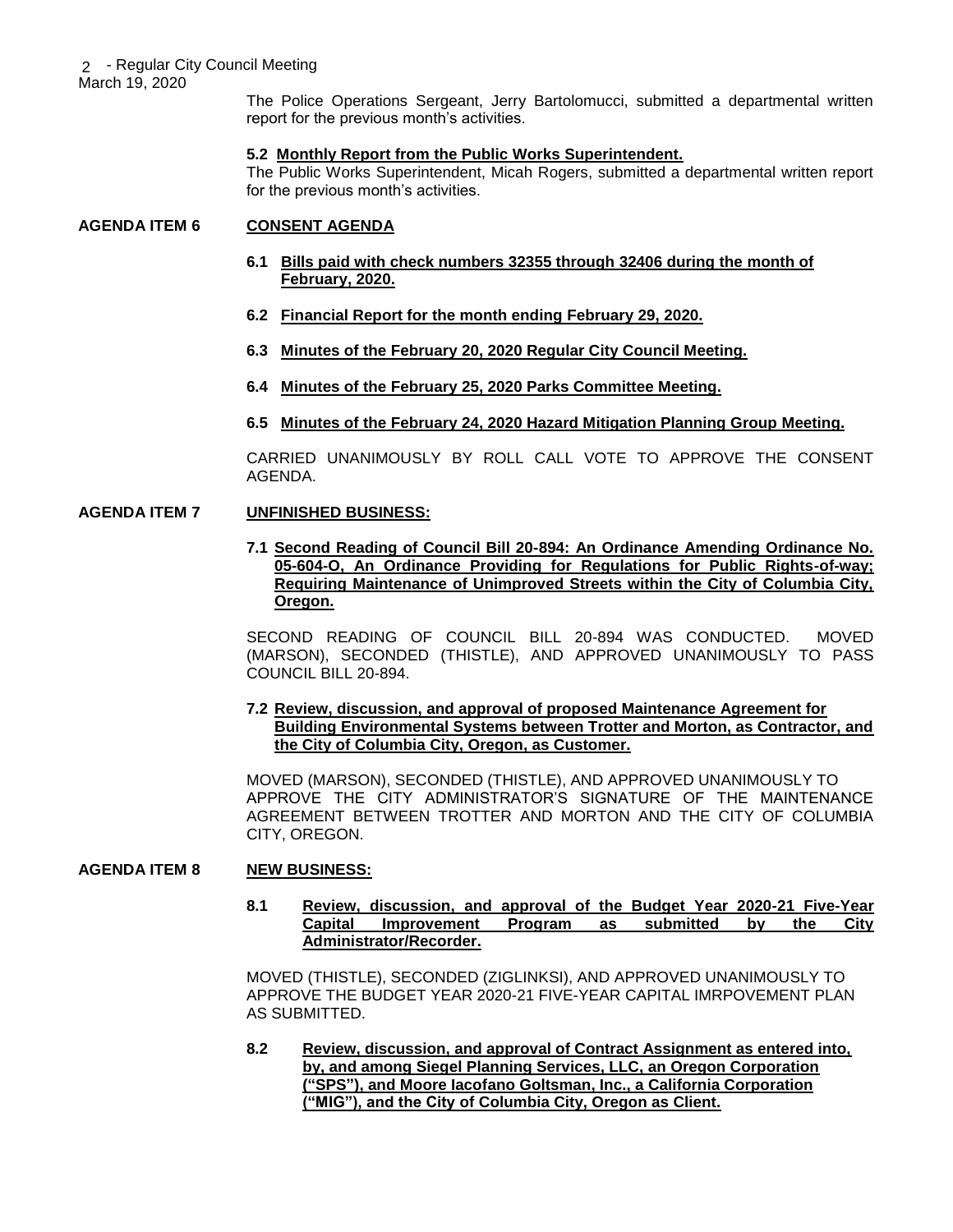MOVED (MARSON), SECONDED (THISTLE), AND APPROVED UNANIMOUSLY TO APPROVE CITY ADMINISTRATOR SIGNATURE IN REGARDS TO THE ABOVE REFERENCED CONTRACT ASSIGNMENT.

#### **8.3 Review, discussion, and approval of a contract between the City of Columbia City, Oregon and Blue Heron Septic and Drain Service, Inc., for Septic Tank Maintenance Services.**

MOVED (MARSON), SECONDED (THISTLE), AND APPROVED UNANIMOUSLY TO AUTHORIZE THE MAYOR AND CITY ADMINISTRATOR TO SIGN THE ABOVE REFERENCED CONTRACT FOR SPETIC TANK MAINTENANCE SERVICES.

### **8.4 Council Bill 20-895: A Resolution Ratifying the Emergency Declaration Issued by Mayor Casey Wheeler on March 13, 2020, in regards to the Ongoing Spread of COVID-19 (Coronavirus).**

MOVED (MARSON), SECONDED (THISTLE), AND APPROVED UNANIMOUSLY TO APPROVE COUNCIL BILL 20-895.

## **AGENDA ITEM 9 OTHER BUSINESS:**

**9.1** The City Administrator/Recorder informed Council of the following issues and activities:

The City and the Mount St. Helens Chapter of the DAR are working on a jointly used parking lot project that is located to the south of the Caples House Museum complex. This parking area, which the City uses as an overflow parking area for the Community Hall, is being improved by general preparation work and the placement of gravel within the area. The DAR is providing materials and the City is contributing labor and equipment usage in the project.

The City and PCR, Inc., the general contractor for the City's Waterline and Reservoir Improvements Project, have mutually agreed to a mediator per the conditions of the contract. Both parties are attempting to reach an agreement from claims, and counter-claims, associated with the work involved in this project. Pending activities include the submittal of claims, with substantiating documentation, to the selected mediator and the scheduling of the mediation session. The City Administrator, City Attorney, and contracted City Engineer are working in conjunction to represent the City in this matter.

The City Administrator is in talks with Home Depot in regards to a roofing and beautification project for the Community Hall. Preliminary plans involve Home Depot providing the necessary roofing materials and a labor pool to work under the guidance of a roofing contractor. The City Administrator is working on locating a roofing contractor who would agree to the terms of the project so that the City could take advantage of this generous donation being offered by Home Depot. If this project comes to fruition it would save the City thousands of dollars in materials and labor costs in conducting the much needed roofing replacement to a City building that is the cornerstone of our community.

The City Administrator discussed the conditions of Mayor Wheeler's emergency declaration in regards to the COVID-19 Coronavirus Pandemic. The consensus of the group discussion was that it is highly probable that the emergency declaration would need to be extended beyond it's expiration date of April 10, 2020, and that weekly discussions amongst the leadership team would take place in order to assess the ongoing situation as it unfolds and to adjust conditions and operations accordingly. Mayor Wheeler offered to coordinate a weekly conference call amongst the leadership team in order to facilitate this activity.